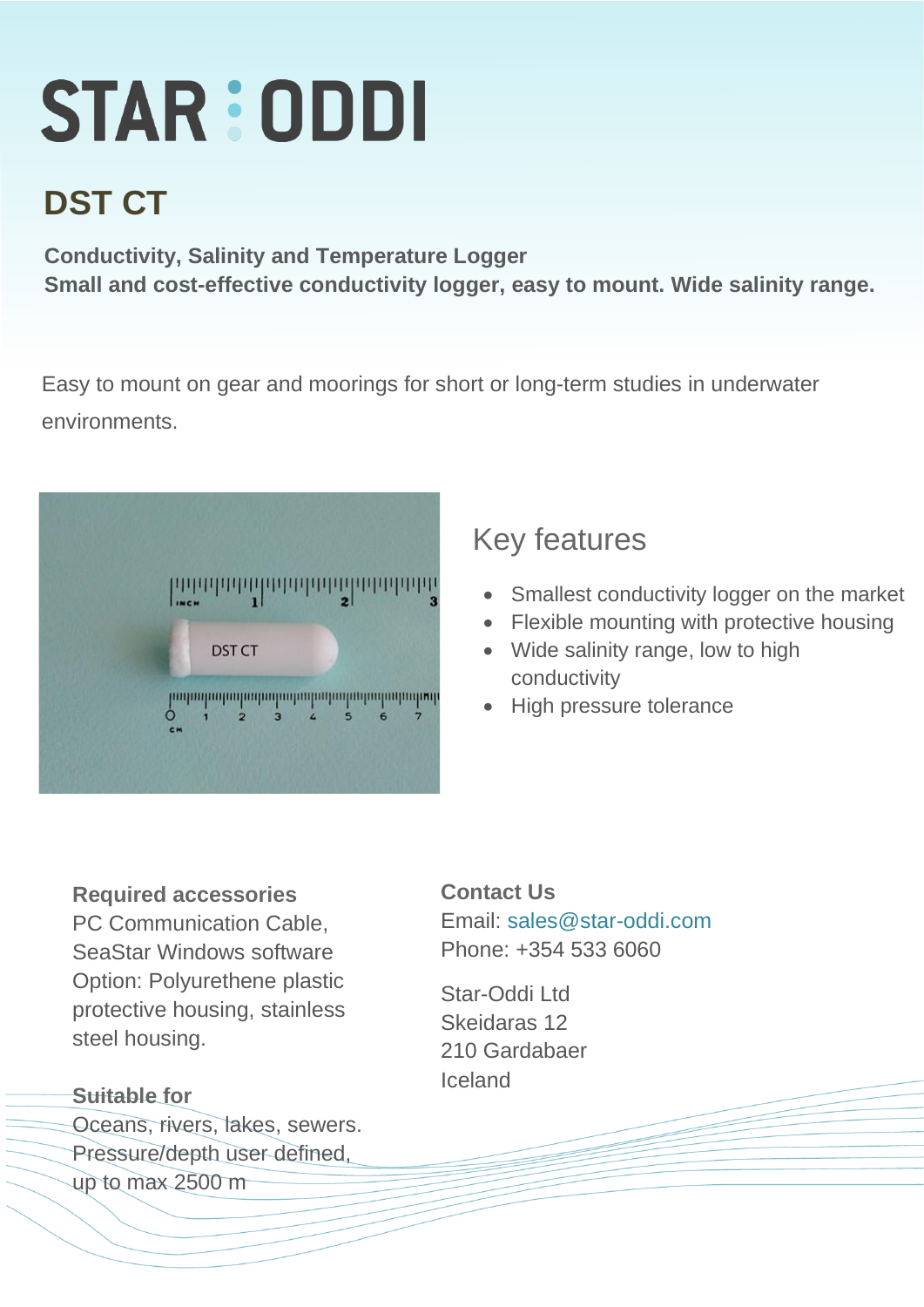#### **TECHNICAL SPECIFICATIONS**

| <b>Sensors</b>                  | Conductivity (salinity) and temperature                                                                                                                |
|---------------------------------|--------------------------------------------------------------------------------------------------------------------------------------------------------|
| Size (Diameter x Length)        | 15mm x 50mm                                                                                                                                            |
| <b>Housing Material</b>         | Alumina (Ceramic)                                                                                                                                      |
| <b>Weight (in Air/in Water)</b> | 21g/13g                                                                                                                                                |
| <b>Data Resolution</b>          | 12 bits                                                                                                                                                |
| <b>Conductivity Ranges</b>      | Wide range: 3-68 mSs/cm<br>Low range: 0.3-5 mS/cm<br>Available on request:<br>13-63 mS/cm<br>3-37 mS/cm                                                |
| <b>Conductivity Resolution</b>  | Standard ranges:<br>3-68 mS/cm: 0.025 mS/cm<br>0.3-5 mS/cm: 0.002 mS/cm<br>On request ranges:<br>13-63 mS/cm: 0.02 mS/cm<br>3-37 mS/cm: 0.01 mS/cm     |
| <b>Conductivity Accuracy</b>    | Standard ranges:<br>3-68 mS/cm: +/-1.5 mS/cm<br>0.3-5 mS/cm: +/-0.3 mS/cm<br>On request ranges:<br>13-63 mS/cm: +/-2 mS/cm<br>3-37 mS/cm: +/-1.5 mS/cm |
| <b>Salinity Range</b>           | Depends on conductivity and temp. range (consult with Star-Oddi)                                                                                       |
| <b>Salinity Resolution</b>      | Standard ranges*:<br>3-68 mS/cm: 0.02 PSU<br>0.3-5 mS/cm: 0.0005 PSU<br>On request ranges*:<br>13-63 mS/cm: 0.01 PSU<br>3-37 mS/cm: 0.01 PSU           |
| <b>Salinity Accuracy</b>        | Standard ranges*:<br>3-68 mS/cm: +/-1 PSU<br>0.3-5 mS/cm: 0.1 PSU<br>On request ranges*:<br>13-63 mS/cm: +/-1.5 PSU<br>3-37 mS/cm: +/-1 PSU            |